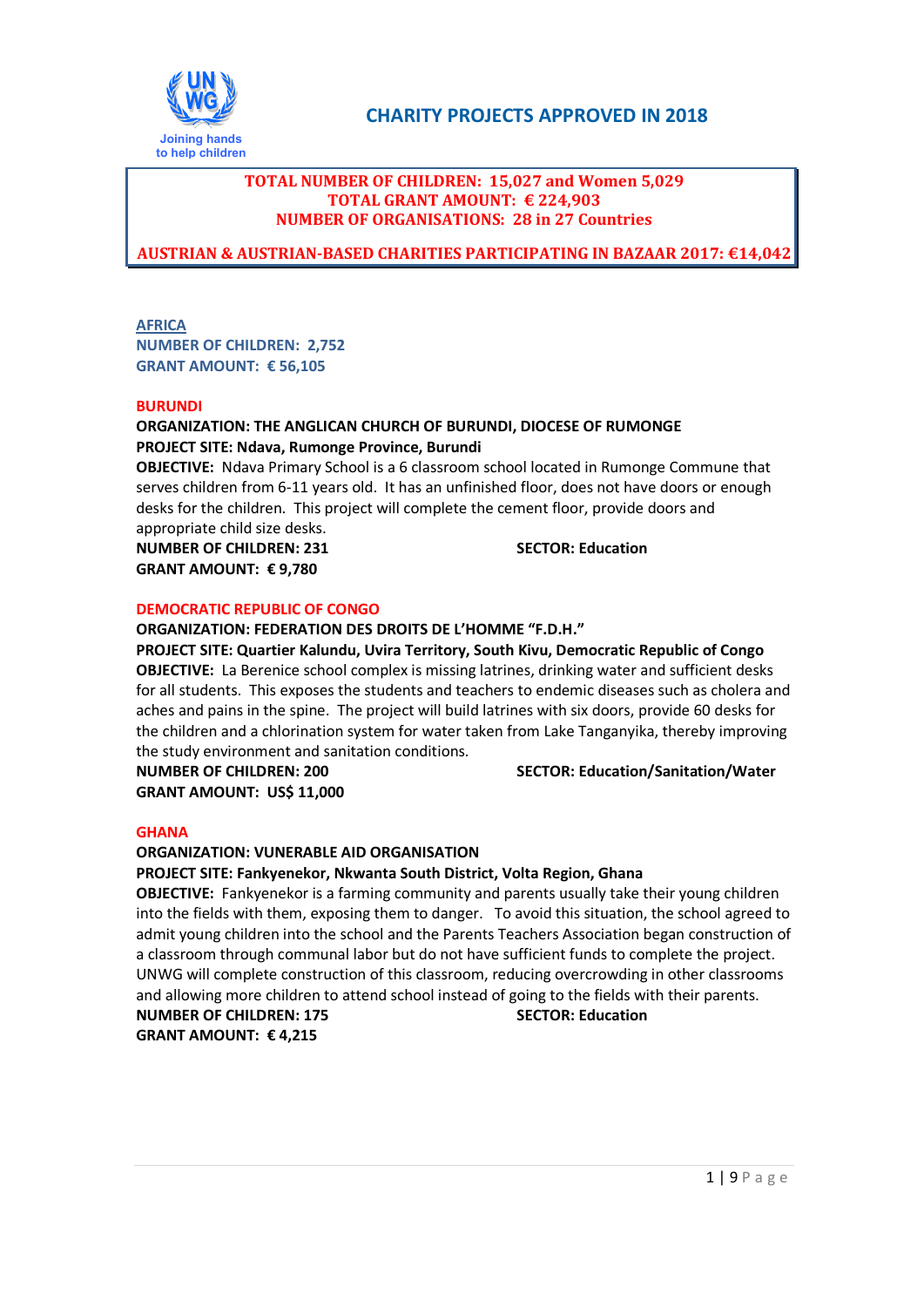

# **GUINEA**

### **ORGANIZATION: MINDLEAPS GUINEA PROJECT SITE: Nongo, Conteya, Conakry, Guinea**

**OBJECTIVE:** The MindLeaps program develops skill in vulnerable youth who previously lived on the streets or escaped prostitution. This project will improve the MindLeaps Guinea Center with water tanks to allow regular clean water access, a solar water heater and a proper cooking stove for healthy nutritional meal supplements.

**NUMBER OF CHILDREN: 44 SECTOR: Water & sanitation GRANT AMOUNT: US\$ 3,301** 

### **MADAGASCAR**

**ORGANIZATION: LIBERTY 32** 

### **PROJECT SITE: Antananjaza, Vodiriana, Moramanga, Alaotra Mangoro, Madagascar**

**OBJECTIVE:** Ecole Privée Mampitasoa is located in Antananjaza which is a very poor and remote area due to the condition of the road which is almost impassable. Liberty 32 is renovating the school and this project will provide 150 child size desks for the students.

**GRANT AMOUNT: € 4,200** 

**NUMBER OF CHILDREN: 150 SECTOR: Education CONTRESS AND RESERVE EDUCATION CONTRESS** 

### **NIGERIA**

## **ORGANISATION: RURAL WATER SUPPLY AND HEALTH INITIATIVE (RUWASHEIN) PROJECT SITE: Izzi Local Government Area, Ebonyi State, Nigeria**

**OBJECTIVE:** Currently at Community Primary School Okworeka, students are forced to gather water from ponds that are far away from the school, this affects the female students most as they are forced to gather water more often leading to truancy. Also the school does not have any latrine facilities and the children are forced to use open defecation which leads to problems with cholera, typhoid, worms and diarrhea. This project will drill a borehole with a hand pump to provide clean water for all students and build a 4 unit Ventilated Improved Pit (VIP) latrine block with handwashing facility.

**NUMBER OF CHILDREN: 420 SECTOR: Water & Sanitation GRANT AMOUNT: US\$ 6,003** 

### **TANZANIA**

### **ORGANIZATION: CROSS COMMUNITY CONNECT**

**PROJECT SITE: Uvinza, Kigoma-Ujiji Municipality, Tanzania** 

**OBJECTIVE:** Uvinza Special School was founded in 2008 by parents to give hope and basic education opportunities to disabled children. The construction was finished in 2015 but there is still a lack of desks for the children who are forced to sit on the floor. This project will provide 100 desk/chair sets designed for special needs children.

**GRANT AMOUNT: € 6,820** 

### **NUMBER OF CHILDREN: 409 SECTOR: Special Needs & Education**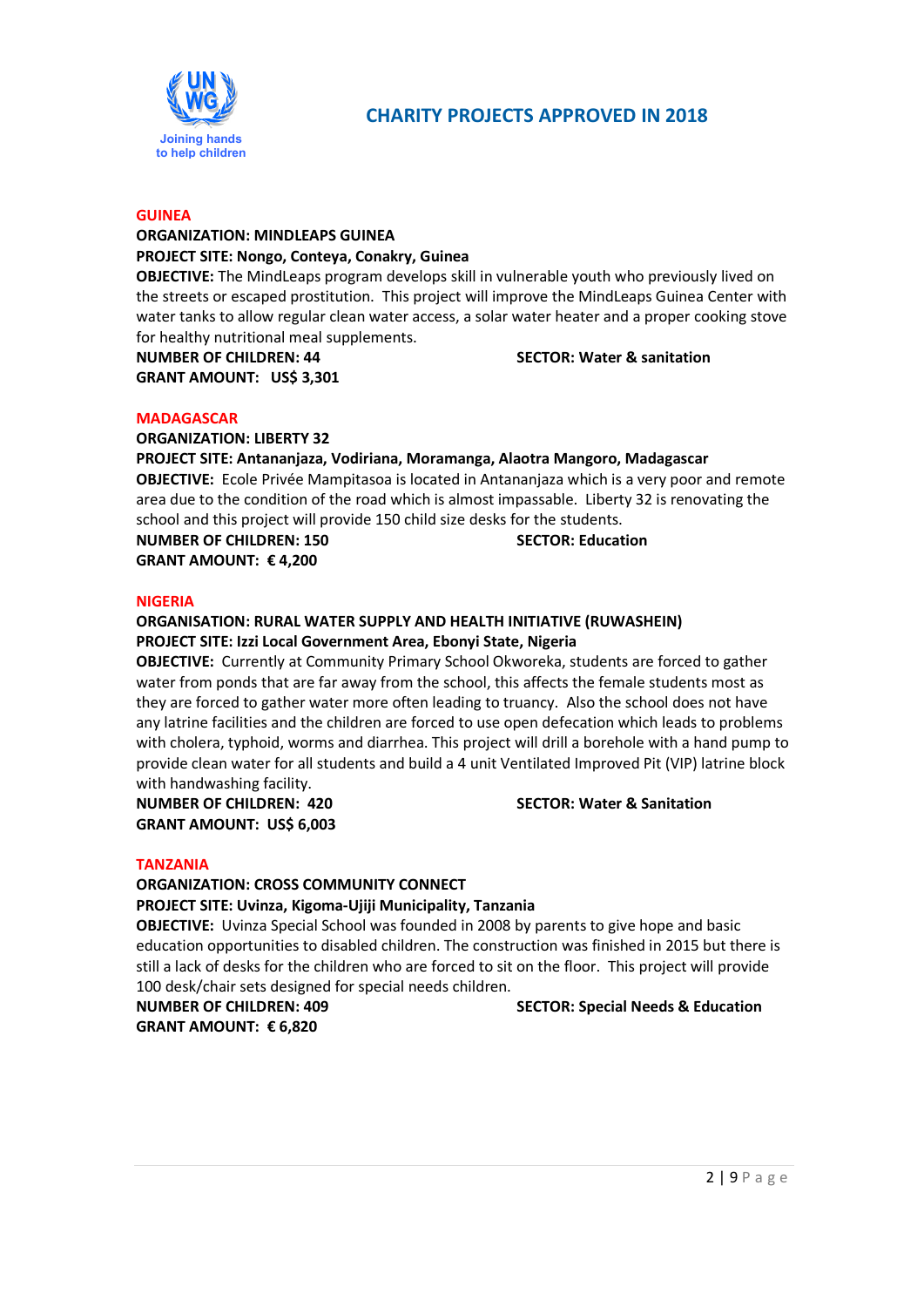

# **UGANDA**

# **ORGANISATION: PARAA PRIMARY SCHOOL PROJECT SITE: Buliisa District outside Murchison Falls National Park OBJECTIVE:** Paraa Primary School caters to underprivileged children from the surrounding

remote areas, some of whom travel considerable distances to obtain an education. The funds will be used to construct a school kitchen and food storage area, ensuring that the children receive a nourishing meal every day.

**GRANT AMOUNT: US\$ 8,426** 

### **NUMBER OF CHILDREN: 451 SECTOR: Health & Education**

### **UGANDA**

# **ORGANISATION: PEACE INIATIVE OF INTERNALLY DISPLACED WOMEN'S ASSOCIATION PROJECT SITE: Kadokolene village, Kakoro sub-county, Budaka district, Uganda OBJECTIVE:** Kadakolene community school children study under temporary huts where children sit on the ground. The school also lacks latrines and safe drinking water which leads to truancy and high rates of absenteeism. This project will build a 4 classroom block and construct a pit latrine for the 672 children. **NUMBER OF CHILDREN: 672 SECTOR: Education & Water**

**GRANT AMOUNT: € 6,400** 

### **ASIA**

**NUMBER OF CHILDREN**: **9,989 and Women 5,000 GRANT AMOUNT: € 51,966**

### **BANGLADESH**

# **ORGANIZATION: BLIND EDUCATION AND REHABILITATION DEVELOPMENT ORGANISATION PROJECT SITE: Dhaka, Bangladesh**

**OBJECTIVE:** BERDO works with blind children, in Bangladesh 70% of blind children do not have any access to services rendered by the government which deprives them of their basic rights. This project will provide skill training through the provision of computers with specialized software and a braille printer.

**NUMBER OF CHILDREN: 32** SECTOR: Special Needs **GRANT AMOUNT: US\$ 8,375** 

### **CAMBODIA**

# **ORGANIZATION: MITH SAMLANH**

**PROJECT SITE: Phnom Penh, Cambodia** 

**OBJECTIVE:** Mith Samlanh Education Centre works to move children away from child labor and street life, aiming to reintegrate vulnerable children into public schools. This project will refurbish and reinforce classrooms that are used for remedial education.

### **NUMBER OF CHILDREN: 300 SECTOR: Education**

**GRANT AMOUNT: US\$ 10,500**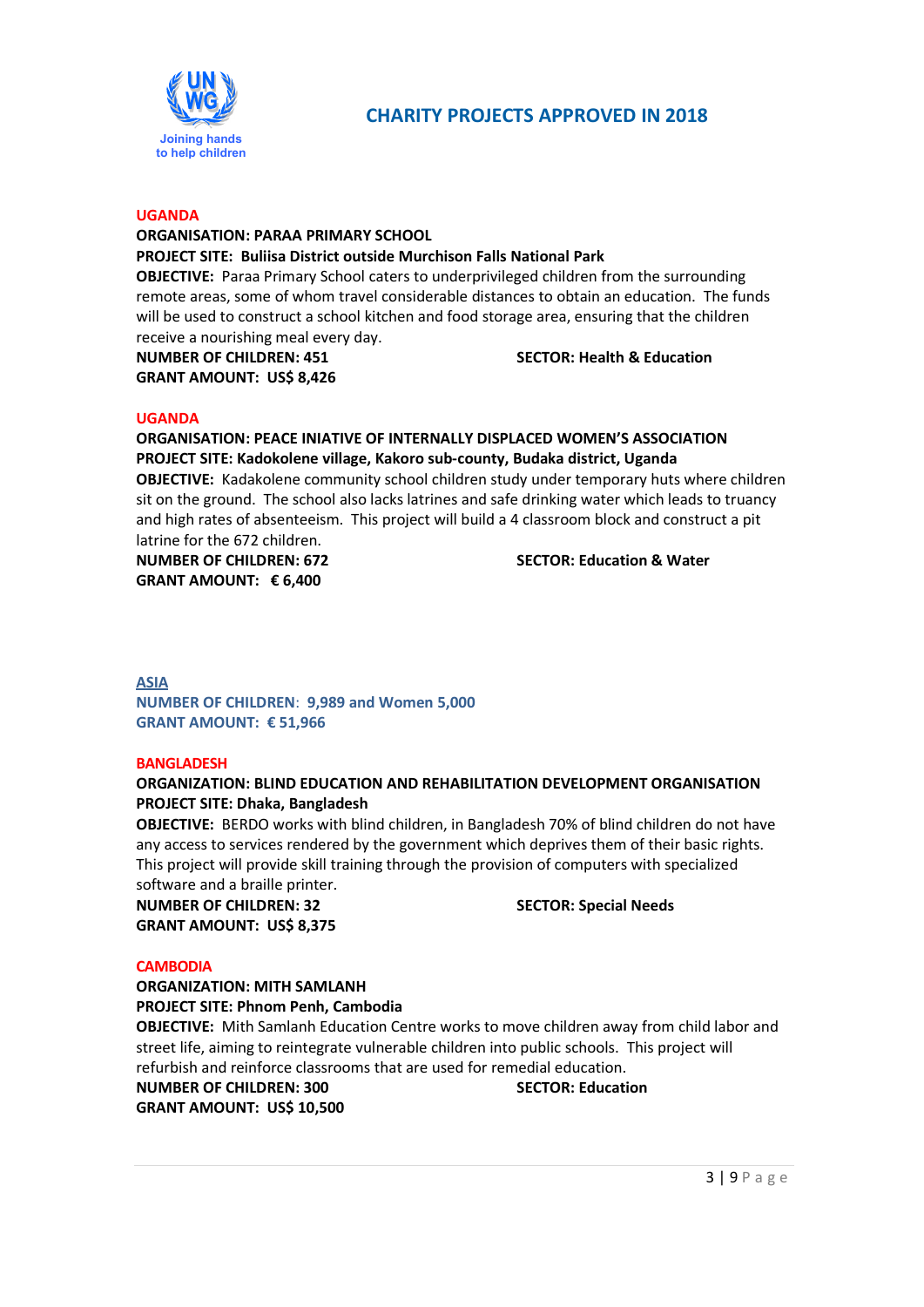

# **INDIA**

# **ORGANIZATION: MILAAN BE THE CHANGE PROJECT SITE: Ambarpur, Uttar Pradesh**

**OBJECTIVE:** The Swarachna school teaches underprivileged children from all castes and religions focusing on the education of girls. This project will provide classroom furniture, educational tools and floor mats.

**NUMBER OF CHILDREN: 174 SECTOR: Education GRANT AMOUNT: € 6,460** 

## **NEPAL**

# **ORGANIZATION: BUDDHA HARMONY FOUNDATION PROJECT SITE: Lalitpur, Nepal**

**OBJECTIVE:** The previous library at the "Shree Tika Vidyashram" secondary school was damaged by the earthquake in 2015. This project will provide library furniture, shelves and books, enabling children from nursery level to the secondary school to access books and reference materials in the school library.

**NUMBER OF CHILDREN: 400** SECTOR: Education **GRANT AMOUNT: US\$ 11,200** 

### **PAKISTAN**

# **ORGANIZATION: PATIENT WELFARE SOCIETY, LADY AITCHISON HOSPITAL LAHORE PROJECT SITE: Lahore, Pakistan**

**OBJECTIVE:** This project will provide an autoclave used to keep surgical equipment clean and 2 fetal heart monitors needed for safe delivery.

**NUMBER OF CHILDREN: 9000 children, 5000 women SECTOR: Health GRANT AMOUNT: US\$ 11,500** 

## **VIETNAM**

# **ORGANIZATION: SAO BIEN**

### **PROJECT SITE: Ha Giang province, Vietnam**

**OBJECTIVE:** This project will build a new school in a remote province in Vietnam which is home to 5 different ethnic groups. The current school is an old, run-down, mud building without a toilet. The new school will have water tanks and toilets that will improve the hygiene of the entire community. The parents will be involved in all aspects of the project.

**NUMBER OF CHILDREN: 83 SECTOR: Education GRANT AMOUNT: € 9,800**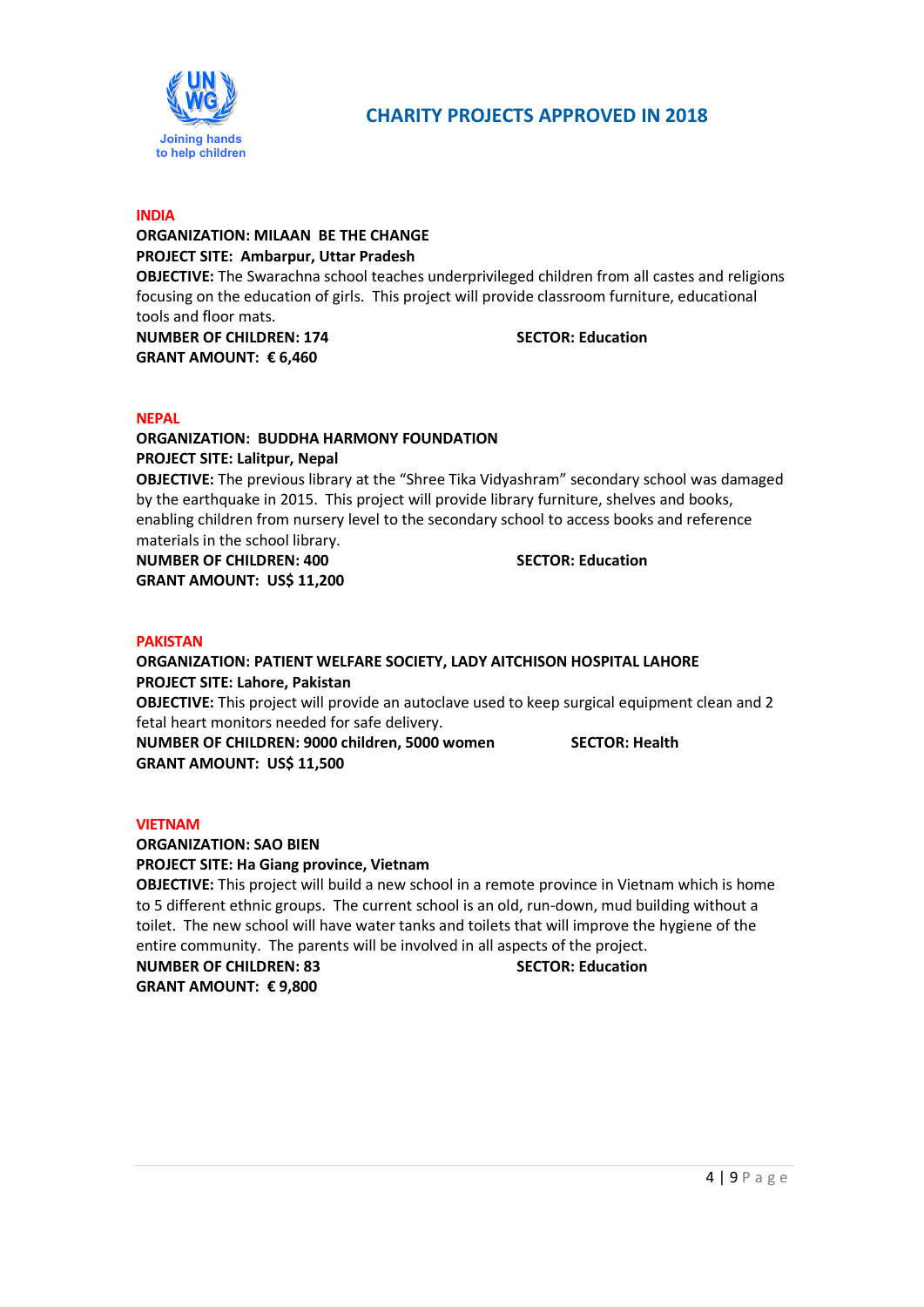

# **EUROPE**

**NUMBER OF CHILDREN**: **583 GRANT AMOUNT: € 31,845**

### **ARMENIA**

# **ORGANISATION: AUTISM NATIONAL FOUNDATION**

## **PROJECT SITE: Armenia, Yerevan**

**OBJECTIVE:** Assistance to the Socio-Habilitation Day Care Center for Children and Teenagers with Autism "My Way". Continuation of the grant awarded in 2015, funds will be used for installation of sanitary facilities in an additional wing to the existing building. The extension will be utilized for age-specific treatment, vocational training and activities for teenagers, thereby improving quality of life and contributing to their engagement in society.

**NUMBER OF CHILDREN: 250** SECTOR: Special Needs **GRANT AMOUNT: € 10,000** 

### **AUSTRIA**

**ORGANISATION: KINDERHOSPIZ NETZ** 

### **PROJECT SITE: Vienna, Austria**

**OBJECTIVE:** The Kinderhospiz Netz cares for children with incurable diseases, offering nursing, therapeutic, palliative and counselling services on a daily basis, as well as home care. The facility is expanding to support more paediatric patients and their families. UNWG will provide a kitchen unit, furniture for dining, therapy and counselling rooms, medical equipment and special therapeutic toys.

**NUMBER OF CHILDREN: 40** SECTOR: Health **GRANT AMOUNT: € 9,727** 

### **BOSNIA & HERZEGOVINA**

### **ORGANISATION: CENTER FOR CHILDREN WITH PHYSICAL AND/OR MENTAL DISABILITIES "MARY - OUR HOPE"**

## **PROJECT SITE: Puringaj, Široki Brijeg, Bosnia and Herzegovina**

**OBJECTIVE:** The "Mary - Our Hope" Centre aims to provide technical support to children at the earliest stage and to increase the availability, quality and sustainability of healthcare in the area of West Herzegovina. The UNWG grant will assist children with neurological risk symptoms through the purchase of didactic materials for development of sensory integration. **NUMBER OF CHILDREN**: **193 SECTOR: Special Needs** 

**GRANT AMOUNT: € 2,118** 

### **UKRAINE**

## **ORGANISATION: ORPHANAGE FOR CHILDREN SUFFERING FROM CENTRAL NERVOUS SYSTEM AND MENTAL DISORDERS**

# **PROJECT SITE: Tulchyn, Ukraine**

**OBJECTIVE:** The orphanage offers shelter, education, medical and social rehabilitation to children with severe multiple disabilities. The funds will enable renovation of the sanitary facilities in the dormitory and treatment areas, including wheelchair access, thereby ensuring hygienic standards and safe premises.

**NUMBER OF CHILDREN: 100** SECTOR: Shelter **GRANT AMOUNT: € 10,000**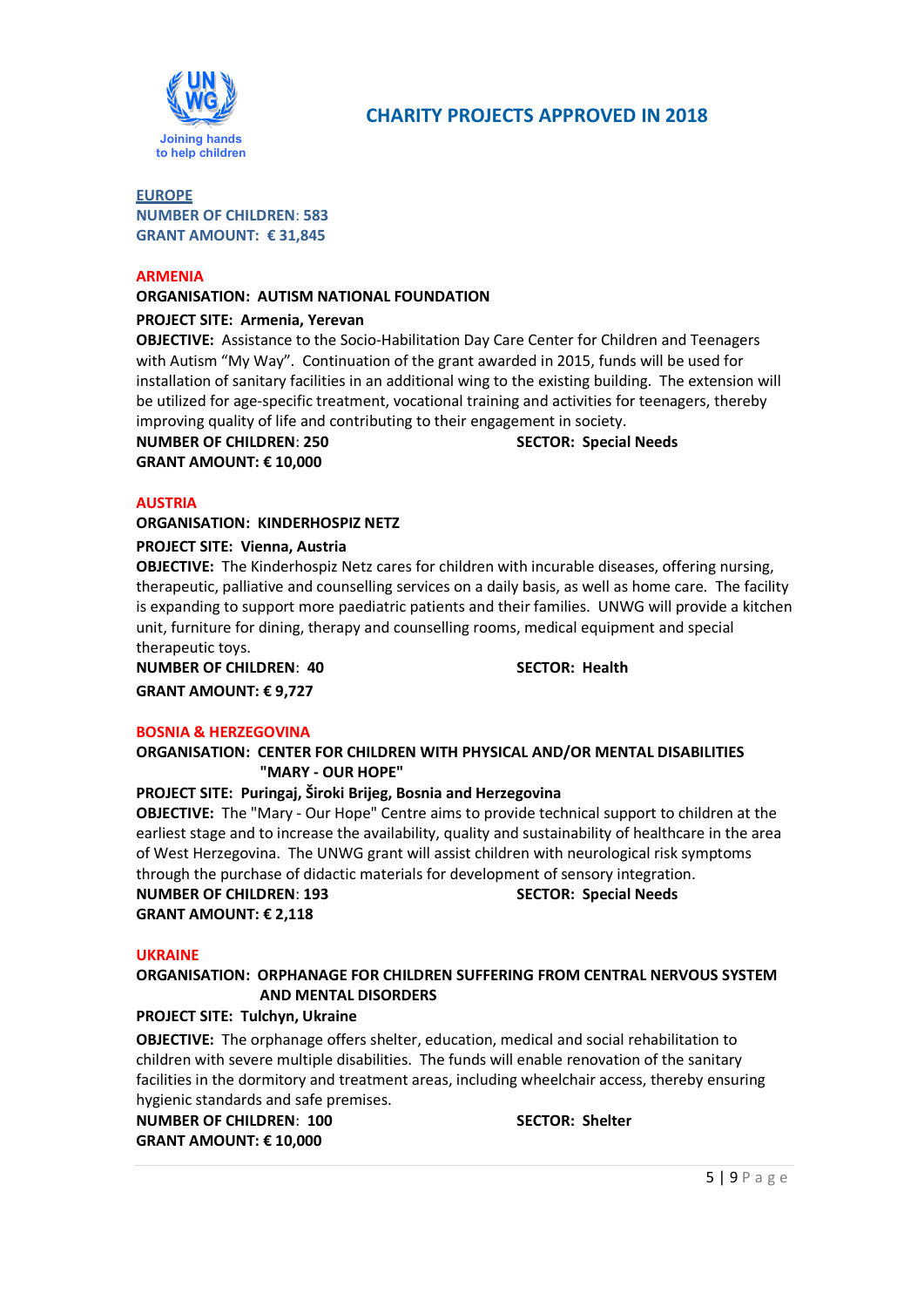

### **LATIN AMERICA NUMBER OF CHILDREN**: **1,192 and Women 29 GRANT AMOUNT: € 38,587**

### **ARGENTINA**

**ORGANIZATION: ASOCIACIÓN CIVIL SILUVA PROJECT SITE: Buenos Aires, Argentina** 

**OBJECTIVE:** The organization provides hydrotherapy to boys and girls with intellectual disabilities from low income families. The current facilities lack changing rooms and bathrooms which leads to accidents and unsafe conditions for children. This project will build new bathrooms and changing rooms next to the pool to facilitate rapid accessibility.

**NUMBER OF CHILDREN: 35 SECTOR: Special Needs GRANT AMOUNT: US\$ 7,865** 

### **BOLIVIA**

**ORGANIZATION: CENTRO DE APOYO EDUCATIVO SOCIAL Y SALUD PROJECT SITE: El Alto, Bolivia** 

**OBJECTIVE:** This project will provide educational materials to the Juan Carlos Flores Bedregal primary school where many disadvantaged and poor children attend.

**NUMBER OF CHILDREN: 150 SECTOR: Education CONTRESS AND RESPONSE ASSECT OF A SECTOR: Education GRANT AMOUNT: US\$ 6,000** 

### **COLOMBIA**

## **ORGANIZATION: CORPORACIÓN MANO AMIGA DOS PROJECT SITE: Zipaquirá, Colombia**

**OBJECTIVE:** The Mano Amiga school is in a remote and impoverished mountain area of Colombia. The project will construct the kitchen and cafeteria, enabling the school to provide two nutritious meals per day, improving the health and learning environment of the children. **NUMBER OF CHILDREN: 181 SECTOR: Health & Education GRANT AMOUNT: US\$ 11,596** 

### **ECUADOR**

## **ORGANIZATION: FUNDACION GUAYAS AVANZA**

**PROJECT SITE: Samborondón, Ecuador OBJECTIVE:** This project will equip a small workshop with all the necessary tools to start manufacturing orthoses, designed to the need of every child free of charge. **NUMBER OF CHILDREN: 600** SECTOR: Health **GRANT AMOUNT: US\$ 8,500** 

### **PARAGUAY**

# **ORGANIZATION: ASOPARA – KINDER MIT HOFFNUNG**

**PROJECT SITE: Villa Rica, Paraguay** 

**OBJECTIVE:** This project assists street children to improve their skills in mathematics, languages and computer, offering a brighter future. Due to demand, ASOPARA construct an additional multipurpose classroom and a playground, encouraging social interaction, a healthy environment and better education in this poor rural community.

**NUMBER OF CHILDREN: 226 children, 29 women SECTOR: Education GRANT AMOUNT: € 9,400**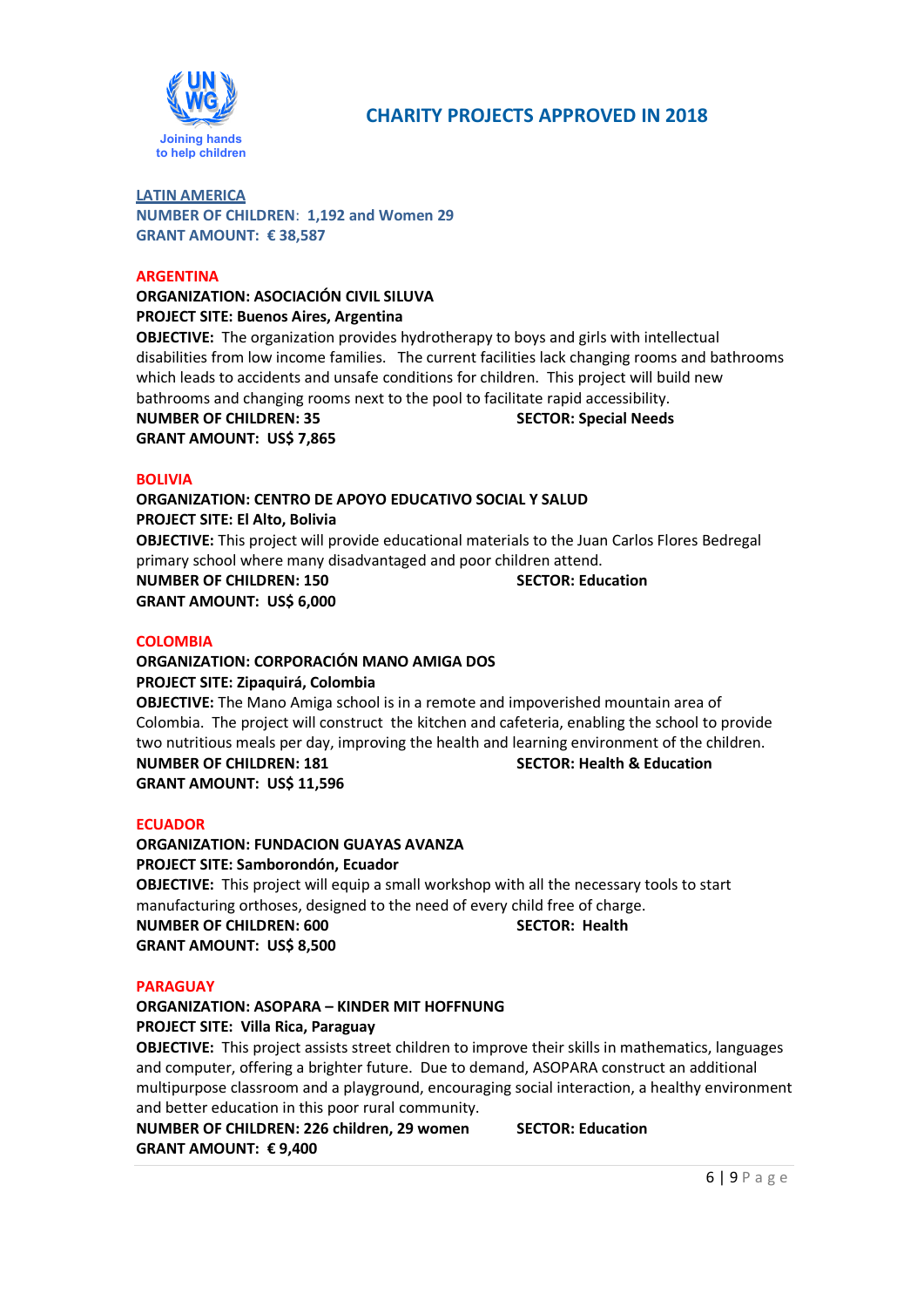

**MIDDLE EAST & NORTHERN AFRICA NUMBER OF CHILDREN**: **167 GRANT AMOUNT: €20,000** 

## **JORDAN**

# **ORGANISATION: NATIONAL ASSOCIATION FOR SPECIAL NEEDS PROJECT SITE: Amman, Jordan**

**OBJECTIVE:** NASN provides education and training services for individuals with special needs, in order to develop their abilities and help them integrate into society. UNWG will upgrade carpentry equipment and utensils for the carpentry workshop, ensuring safety standards, improving the capabilities and self-confidence of the students.

**NUMBER OF CHILDREN: 68 SECTOR: Special Needs GRANT AMOUNT: € 10,000** 

## **MOROCCO**

**ORGANISATION: ASSOCIATION MALAIKA PROJECT SITE: Marrakesh, Morocco** 

**OBJECTIVE:** Develop and equip a multipurpose room for psychomotricity, speech therapy, physiotherapy and educational games at the Malaika Center for the care of children with Downs Syndrome. Provision of specialist equipment and storage cabinets.

**NUMBER OF CHILDREN**: **99 SECTOR: Special Needs GRANT AMOUNT: € 10,000**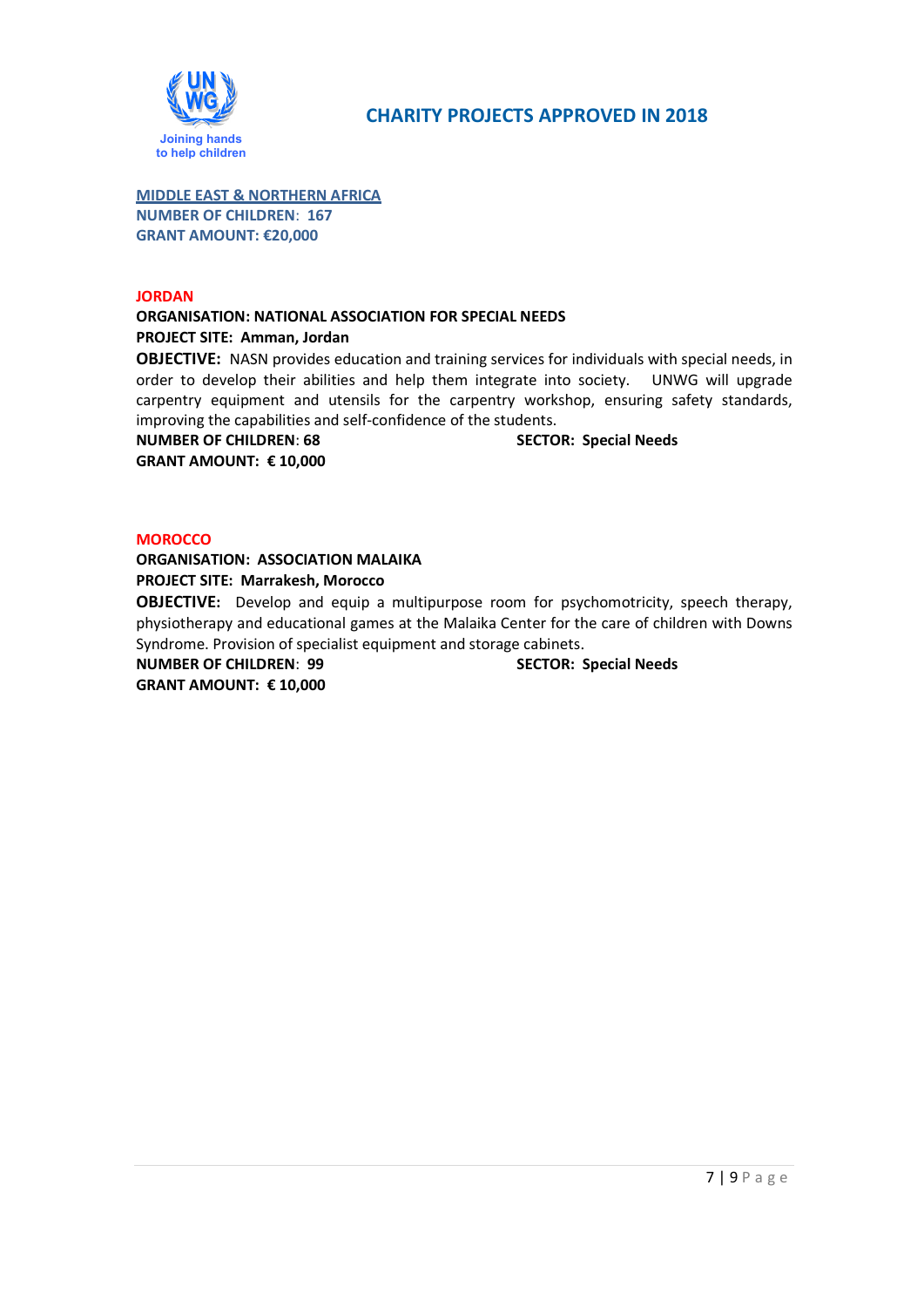

UN-COACTION **NUMBER OF CHILDREN: 344 GRANT AMOUNT: €26,400** 

### **UNHCR- VEREIN LIVE MUSIC NOW, VIENNA**

### **PROJECT TITLE: MUSICAL EDUCATION FOR REFUGEES 'UNISONO'**

**DESCRIPTION:** Live Music Now is a voluntary integration project overseen by professional musicians, instruction is given free of charge to unaccompanied young refugees encouraging artistic expression, psychological balance, intercultural dialogue and acceptance into the local community. Funds will be used for purchase of musical instruments enabling more refugees to participate in the courses and also form a band to perform concerts. The instruments are owned by the Verein and will be used by different students over the years.

**NUMBER OF CHILDREN**: **14 SECTOR: Education GRANT AMOUNT: € 10,000** 

### **IAEA-PACT, ALBANIA**

**PROJECT TITLE: IMPROVING TREATMENT DELIVERY AND COMFORT FOR CHILDREN WITH CANCER IN ALBANIA**

**DESCRIPTION**: The Division of the Programme of Action for Cancer Therapy (PACT) was created by the IAEA to help fight the growing cancer crisis in the developing world. Requesting specialized pediatric immobilization equipment for young cancer patients improving their comfort and the precision of radiation treatment, at the University Hospital Mother Theresa, Tirana.

**NUMBER OF CHILDREN**: **30 SECTOR: Health GRANT AMOUNT: € 6,400** 

### **IAEA-PACT, MYANMAR**

### **PROJECT TITLE: IMPROVING QUALITY OF TREATMENT DELIVERY AND ENHANCED COMFORT DURING TREATMENT FOR CHILDREN WITH CANCER IN MYANMAR**

**DESCRIPTION**: The Division of the Programme of Action for Cancer Therapy (PACT) was created by the IAEA to help fight the growing cancer crisis in the developing world. The funds will help to improve and develop cancer treatment in Myanmar which is in its infancy. Requesting specialized pediatric immobilization equipment for young cancer patients improving their comfort and the precision of radiation treatment.

**NUMBER OF CHILDREN: 300** SECTOR: Health **GRANT AMOUNT: € 10,000** 

NB: Due to foreign exchange variance and conversion, there may be slight variances in the amount approved, received and audited.